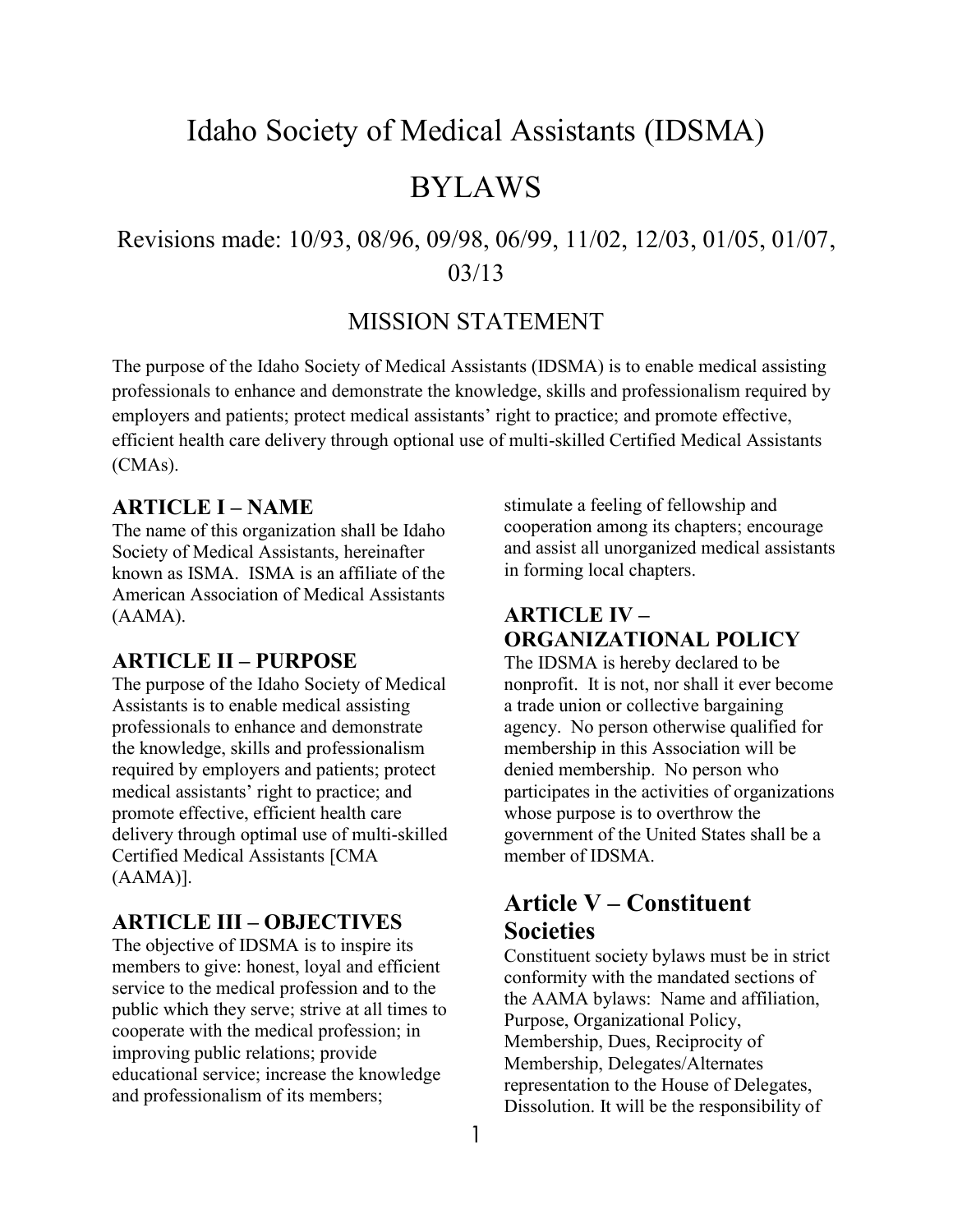the AAMA to notify constituent societies to make the mandated changes with copies of revised bylaws returned to AAMA within 30 days of notification. Any action taken by state society that is inconsistent with such mandated language shall immediately be null and void and of no effect. (Refer to AAMA Bylaws 2011-2012 Article IV, Section 7, 3<sup>rd</sup> Paragraph).

# **Article VI – Component Chapters**

Component chapters are those county or district chapters of medical assistants within the geographic limits of the society. They shall be under the jurisdiction of the society.

# **Article VII – Membership**

#### **SECTION 1. Classes**

There shall be eight classes of membership; active, life, sustaining, associate, student, honorary, affiliate, and member at large.

- **A**. Membership in a constituent society and AAMA shall be required for all classes except honorary.
- **B**. No other membership or quasimembership classes shall be permitted by a component chapter or constituent society.
- **C**. Honorary membership in a constituent society does not transfer to the national level.

#### **SECTION 2. Qualifications**

- **A**. Active An active member shall be one of the following:
	- 1. An AAMA-Certified Medical Assistant (CMA) whose CMA (AAMA) credential has not been

revoked as provided by the AAMA Certifying Board **Disciplinary** Standards and Procedures for CMA (AAMA).

- 2. Anyone who was an active member on December 31, 1987 and who maintains continuous active membership. (Continuous active membership shall be defined as having dues postmarked to the Executive Office by December31.)
- **B**. Life– A life member shall be an active member who has had life membership conferred by a twothirds vote of the Executive Board for outstanding service to the Association. Only one life membership may be conferred in any year. Nominations with supporting documentation, submitted to the Executive Board at least sixty (60) days in advance to the Annual Meeting, may be made by the component chapters or by a member of the Executive Board.
- **C**. Sustaining Anyone who has been an active or associate member for at least two years who has retired from medical assisting is eligible for sustaining membership. This membership shall be forfeited if not renewed annually.
- **D**. Associate **–** An associate member shall be a medical assistant who is not yet an CMA (AAMA), and who does not fall under any other category.
- **E**. Student A student member: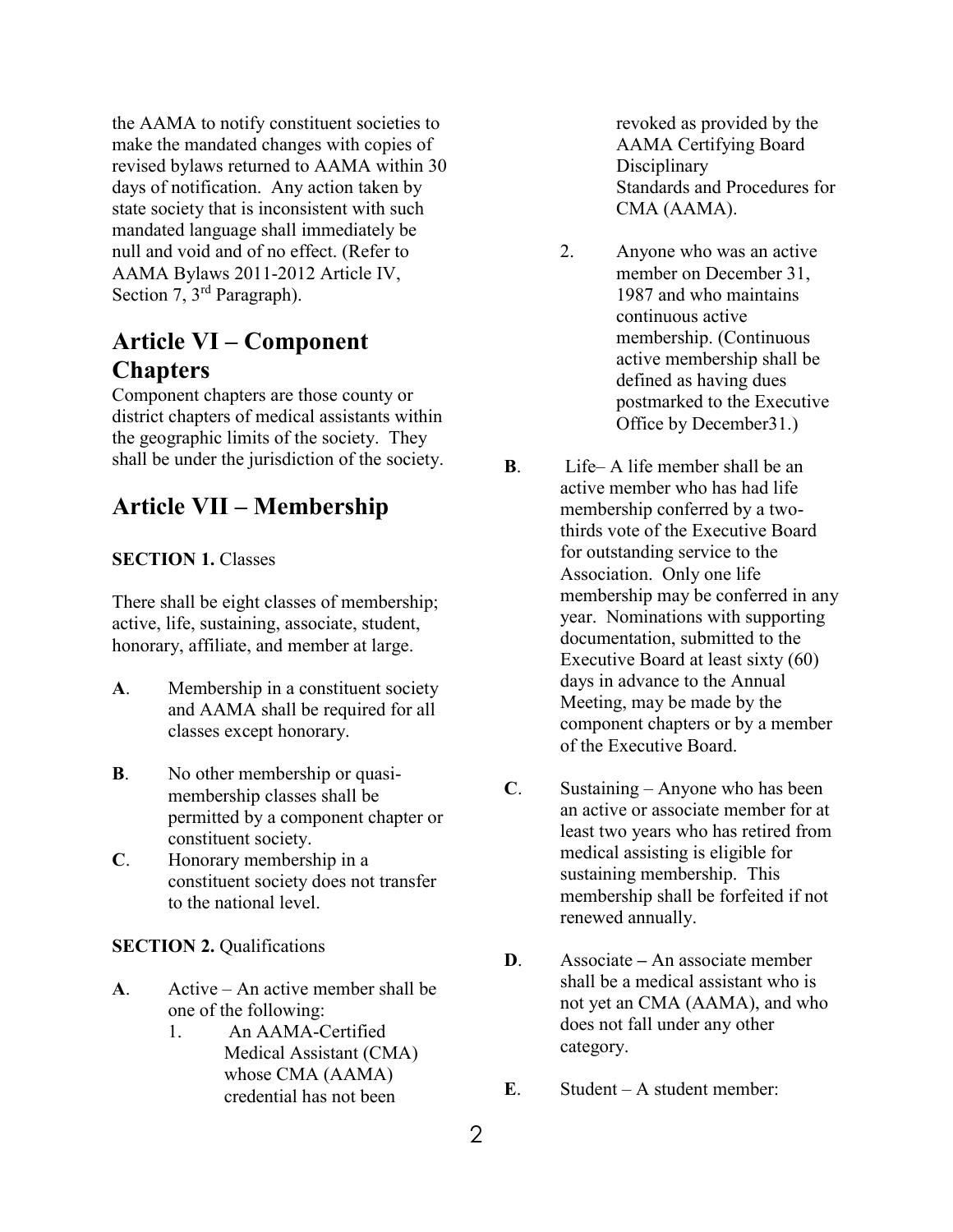1. Shall be enrolled in a medical assisting program;

2. Shall carry a minimum of six (6) contact hours per week per term;

3. May retain membership for one additional dues year after graduation if active or associate membership is not chosen;

4. Shall be limited to a maximum of three (3) years as a student member;

5. Upon receipt of CMA (AAMA) credential, an individual then becomes an active member and is therefore not student status.

- **F**. Honorary **–** An honorary member shall be one who is not eligible for active membership but has made outstanding contributions to the advancement of medical assisting and/or IDSMA. Honorary membership is conferred by a twothirds vote of the Executive Board of ISMA. No more that two honorary memberships may be conferred in any year. Nominations with supporting documentation, submitted to the Executive Board at least sixty (60) days in advance of the Annual Meeting, may be made by the society and/or component chapters or by a member of the Executive Board.
- **G.** Affiliate– An affiliate member shall be one who is not eligible for another category of membership but who is interested in the profession of medical assisting.
- **H.** Member at Large A member at large is one who meets all the qualifications of active, life,

sustaining, associate, student, honorary and affiliate except that a component chapter does not exist in the area of residence. Such a member shall pay only state and national dues.

#### **SECTION 3.** Privileges

1. Active and life members who are CMA (AAMA) holding current status are eligible to serve as officers. Any active or life member may serve as a delegate and or alternate and or committee chair. This excludes status of student members.

#### All Students:

2. a. With current AAMA membership shall be allowed to vote.

> b. Shall be eligible to serve on a standing committee.

c. Shall not be eligible to hold office or serve as a delegate.

#### **SECTION 4. Revocation**

Any member who has had their CMA credential revoked by the Certifying Board as provided by the AAMA Certifying Board Disciplinary Standards and Procedures for the CMA (AAMA) will immediately lose their membership and all privileges attached thereto and shall not be allowed reinstatement, unless the revocation of the credential is rescinded by the Certifying Board. No refunds of any dues amount paid will be made.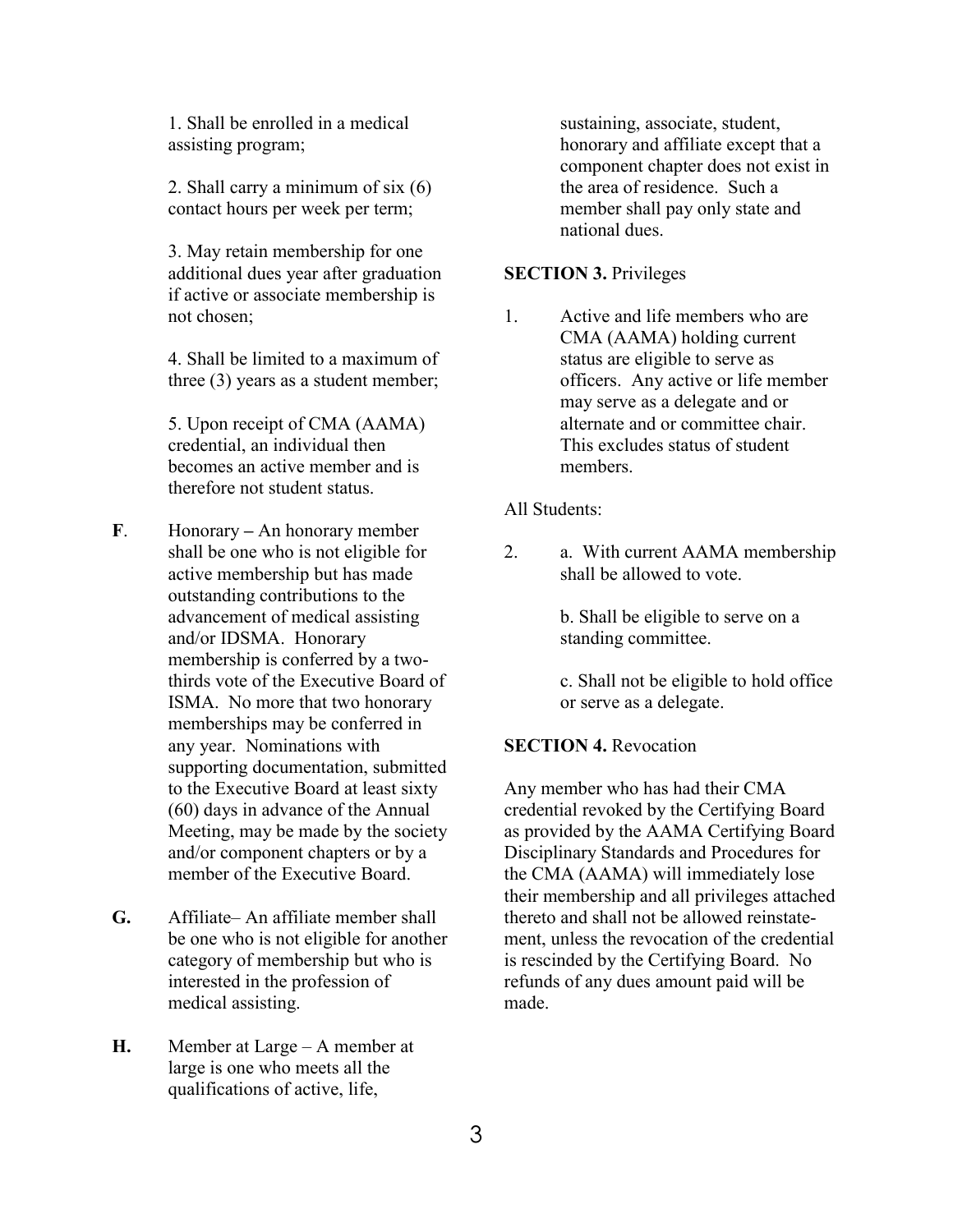## **Article VIII – DUES**

**SECTION 1.** Annual dues for all classes of IDSMA members shall be fixed by the Executive Board. Dues shall become due and payable by November 1st and shall be delinquent if not postmarked by December  $31<sup>st</sup>$ .

- A. Full dues will be assessed for active, associated, and members-at-large.
- B. Half-dues will be assessed for sustaining members.
- C. Student member's dues are determined by the AAMA and House of Delegates. The State does not collect any additional dues from the students.
- D. Life and honorary members are not required to pay dues.

**SECTION 2.** Dues for a new member joining on or after September  $1<sup>st</sup>$  shall be credited to the following year.

**SECTION 3.** To serve as a delegate or an alternate to the House of Delegates of the AAMA, a member's dues shall be postmarked to the Executive Office of AAMA by December 31.

**SECTION 4.** The IDSMA and component chapters shall offer reciprocity to members transferring membership from the constituent society and/or component chapter. The transferring member shall present proof of current AAMA membership status.

**SECTION 5.** Membership belongs to the individual and shall be nontransferable.

# **Article IX – OFFICERS AND THEIR QUALIFICATIONS**

**SECTION 1.** The officers or **IDSMA** shall be President, Vice-President, Secretary, Treasurer and Immediate Past President of IDSMA.

**SECTION 2.** A candidate for office of IDSMA shall:

- A. Be an active member in good standing.
- B. Must be a CMA (AAMA).
- C. Submit qualifications for office and written consent to serve to the Chair of the Nominating Committee.

**SECTION 3.** Term of Office

- A. Term of office shall be for two years.
- B. An officer shall not be eligible for re-election to that office for more than one consecutive term.

## **Article X – Duties of Officers**

**SECTION 1.** In addition to the duties set forth in these Bylaws, officers shall perform such duties as are implied by their respective offices and are consistent with standard parliamentary procedure.

#### **SECTION 2.** The President shall:

- A. Preside at all meetings of IDSMA Executive Board and will serve as Speaker of the General Assembly at the Annual State Meeting.
- B. Be a member ex-officio of all committees and Boards except the Nominating Committee.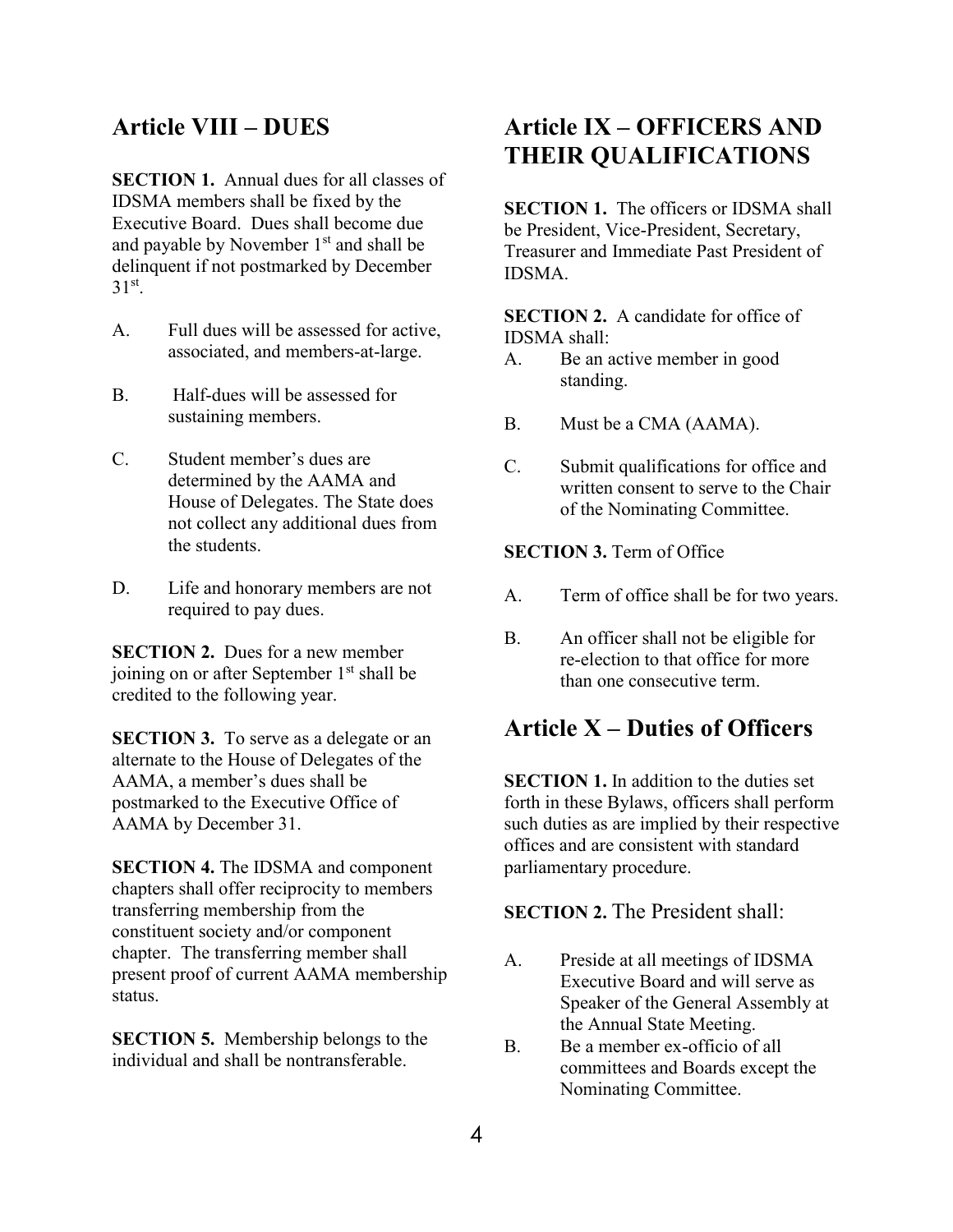- C. In the event of a vacancy in a committee chairship, the president has the power to appoint a chair from among the members of the committee in which the vacancy occurs.
- D. Appoint, subject to the approval of the Executive Board, committee members to fill vacancies during the year.
- E. Cast a deciding vote in case of a tie in question and/or motion, but not when the vote is by ballot or on an election of officers.

### **SECTION 3.** The Vice-President shall:

- A. Assist the President throughout the year.
- B. Assume the duty of the President in the latter's absence.
- C. Succeed to the office of President in the event of a vacancy in that office.
- D. Appoint, subject to confirmation of the Executive Board, standing committees for the ensuring term, having secured each individual's consent to serve.
- E. Automatically succeed to the office of President at the end of the term as Vice-President.

### **SECTION 4.** The Secretary shall:

- A. Be responsible for the minutes of all meetings of the IDSMA. Minutes shall be in duplicate, original on file and a copy for the Society President and a copy to the component chapter presidents.
- B. Maintain a list of officers, Chairman of standing committees, members and advisors.
- C. Preserve all important records, and documents in duplicate, original on

file, and copy for the IDSMA president.

### **SECTION 5.** The Treasurer shall:

- A. Be custodian of all money, securities, and valuable papers pertaining to finances of the IDSMA.
- B. Keep a detailed record of receipts and disbursements.
- C. Pay all authorized obligations of the IDSMA by check.
- D. Receive dues from AAMA and component chapters.
- E. Give a report at each Executive Board meeting and regular meetings of IDSMA and prepare a written report for the Annual Meeting.
- F. Shall be Bonded.
- G. Books will be audited yearly.
- H. Report of Treasurer report to be included in the minutes.

# **Article XI – Nomination & Elections**

- A. Election of officers shall be by ballot.
- B. The ballot shall be prepared from those names presented by the Nominating Committee. Any nominations from the floor who have met credentialing requirements will be a write-in.
- C. Those wishing to nominate from the floor must present credentials to the Nominating Committee no later than 9:00 a.m. the day of the General Assembly session. The candidate eligibility will be verified via AAMA member list or website of dues paid by the  $31<sup>st</sup>$  of December.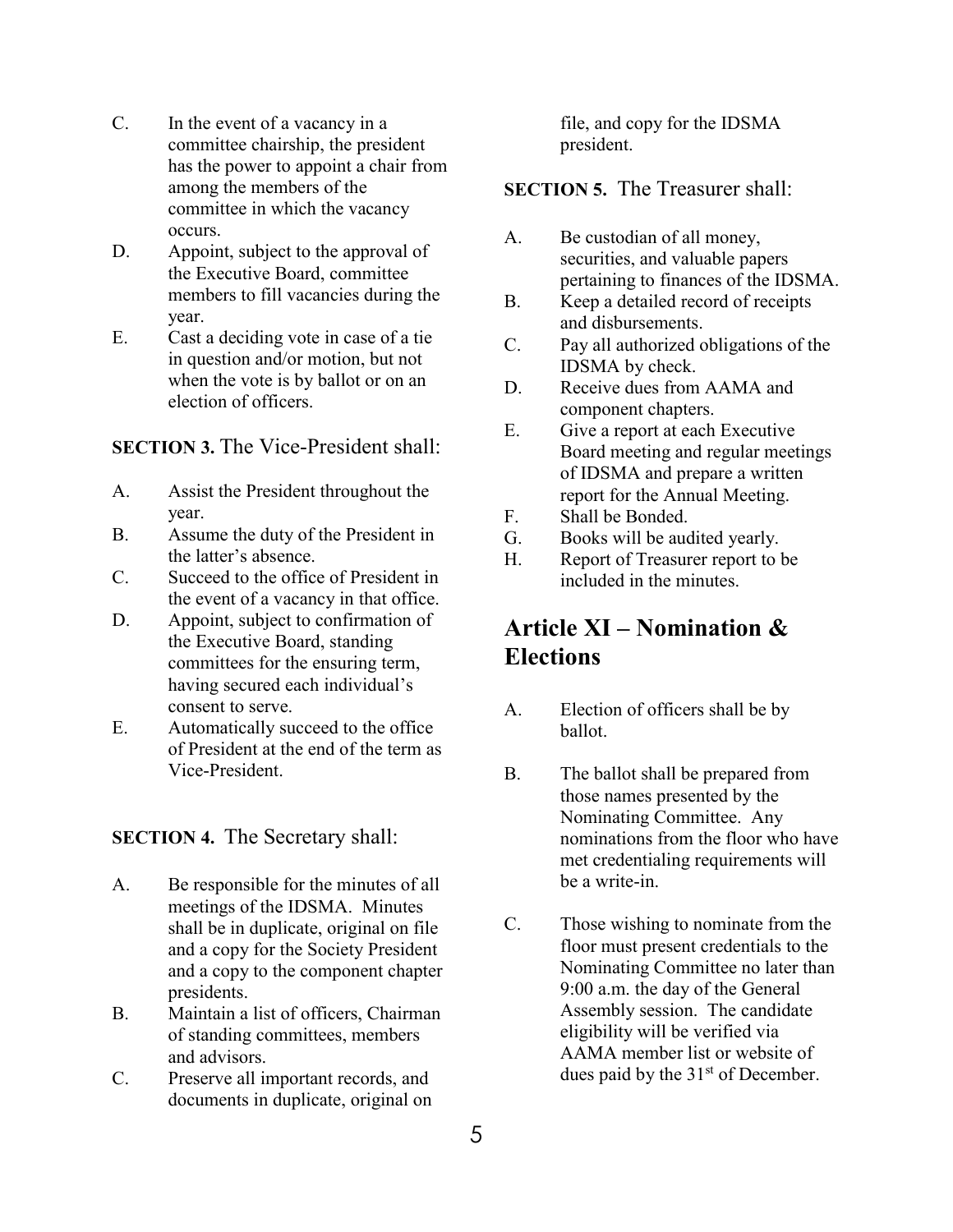- D. A nominee need not be present if he/she has given his/her written consent to serve if elected to the office for which they are nominated.
- E. One Chief Teller plus two additional tellers shall be appointed by the President at the election meeting. These individuals shall be appointed from the group of registered non members attending convention.
- F. Nominees receiving a majority of the votes cast will be declared elected. Where a clear majority is not evident, the balloting will be repeated on the two nominees receiving the highest number of votes.
- G. In the event of a tie, one other ballot should be taken to break the tie. If no decision is made then, the outgoing officers shall meet immediately and elect on of the tied members to fill the office.

## **Article XII – Boards**

**SECTION 1.** The Executive Board The Executive Board shall consist of the elected Society officers, component chapter Presidents, appointed officers, the immediate IDSMA Past President, and Chairman of the standing committees. The Parliamentarian shall be an ex-officio member without a vote.

### **The Executive Board Shall:**

A. Conduct the business of the IDSMA between regular meetings, seeking the advice of the Advisory Board.

- B. Shall meet prior to AAMA National Conference. Additional meetings shall be held as necessary to adequately plan and carry out activities of the year.
- C. Shall appoint the Chairman of the Nominating Committee.
- D. A quorum of the Executive Board shall be a majority of the members, one of who must be the President or Vice-President.
- E. No member of the Executive Board shall conduct any quasi-official correspondence on matters unrelated to said member's office or committee without prior clearance from the President.
- F. In the event that an elected officer can no longer perform the duties of their office, the Executive Board can appoint a replacement to serve in that office for the remainder of the term. If the vacated office is President, the Vice President/President Elect would assume responsibilities of that office. The Past President could then fulfill the position of Vice President/President Elect until the next scheduled election.

# **Articles XIII – Meetings**

Meeting shall be held as decided by the Executive Board including the following:

A. The Annual Meeting shall be held each year at which time the officers shall give annual reports. In election years the newly elected officers shall be installed.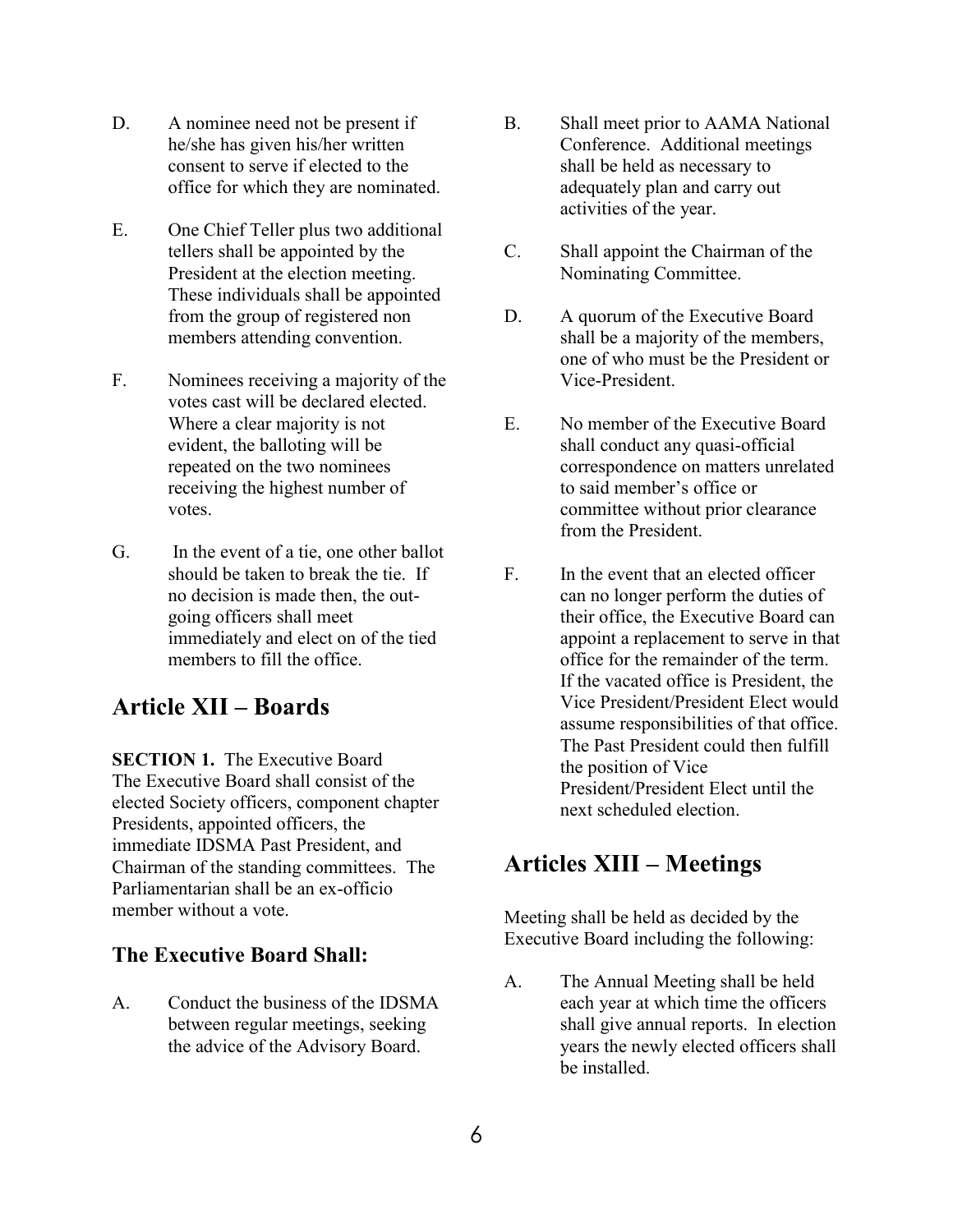- B. A quorum at any regular, annual, or special meeting shall consist of a majority of the credentialed members, one of whom must be the President or Vice President. The majority rules.
- C. A special meeting may be called by the President, with the approval of the Executive Board, and with advance notice to the membership.

# **Articles XIV – Committees**

The Committees of the IDSMA shall be standing and special.

### **SECTION 1.** Bylaws

This committee shall receive all proposed amendments. It shall advise and make recommendations for amendments. Following a revision of the Bylaws they shall be updated and a copy will be made available to all members. The Parliamentarian shall be a member of this committee.

### **SECTION 2. Credential Committee**

This committee shall verify credentials and establish that a quorum is present.

### **SECTION 3. Education**

This committee has an educational component for students and should include educators from each of the institutions in Idaho. This committee shall assist the officers to establish and maintain educational programs. The members of this committee should be instrumental in assisting in instilling student interest to continue the growth of the IDSMA and AAMA.

### **SECTION 4. Historian**

- A. This historian shall have the responsibility of collecting and maintaining the memorabilia and historical records of the IDSMA.
- B. Records will be given to the IDSMA Vice-President at the State Annual Conference of an election year.

### **SECTION 5.** Membership

This committee shall have the responsibility of maintaining and increasing the membership and have membership applications available for disbursement to component chapters.

### **SECTION 6. Editorial**

This committee shall be responsible for the content of the state IDSMA Blog and should be reviewed and approved by the Executive Board.

### **SECTION 7. Public Policy**

This committee shall be responsible for monitoring any legislation pertaining to CMA's (AAMA) and informing the membership. Serves as liaison for AAMA Public Policy Committee.

### **SECTION 8.** Strategic Committee

This committee shall be responsible in evaluation and monitoring compliance of the Strategic Plan.

**SECTION 9. Conference Committee** 

A designated conference chair and or cochair will be selected by the IDSMA state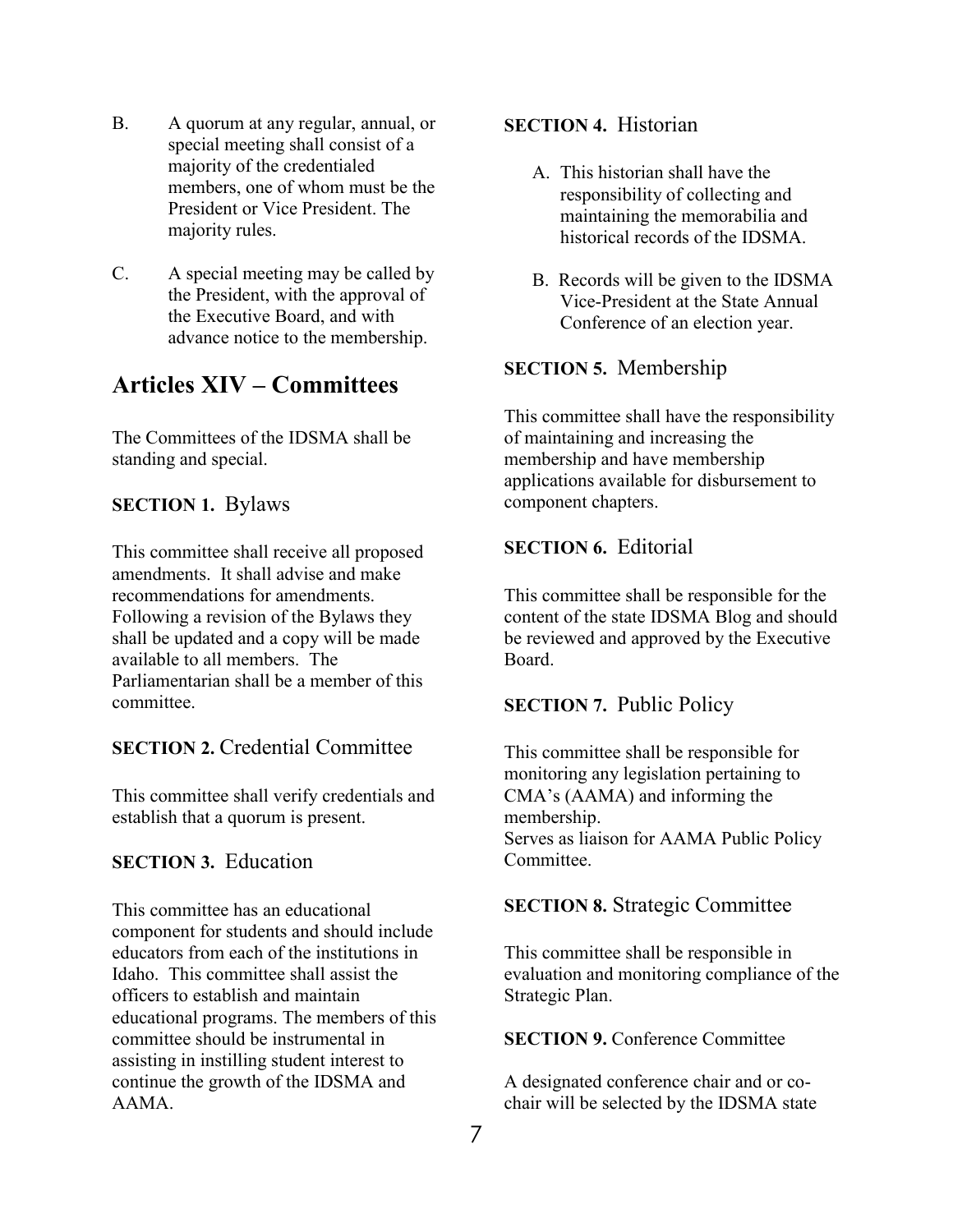officers. The location of the state conference will be on a rotating schedule. Each chapter will be responsible to select a representative to be on the IDSMA conference committee. Door prizes, speaker gifts, or snacks will be provided by each chapter as assigned by the conference chair.

## **Article XV – General Assembly**

The governing body of IDSMA shall be the General Assembly of members. It shall amend the IDSMA Bylaws, conduct the election of officers, and act upon other business as may come before it.

# **Article XVI – AAMA House of Delegates**

IDSMA Delegates shall attend the House of Delegates at the Annual Meeting of the American Association of Medical Assistants.

- A. Delegates and Alternates shall be active or AAMA life members whose membership has not been revoked, as delineated in Article VI, Section 4.
- B. The IDSMA President shall serve as first delegate for the term of office.
- C. The Vice-President shall serve as the 1 st alternate.
- D. The second and or subsequential delegates shall be nominated/elected by voting members during the General Assembly.
- E. Candidates not elected to serve as second and or subsequential delegate shall be listed as alternates.

F. The AAMA shall determine the number of delegates based on membership

.

- G. Delegates and alternates shall be elected to serve for one year from the opening of the House of Delegates that year until the opening of the House of Delegates the following year.
- H. The names of delegates and alternates shall be submitted to the Executive Director, the Speaker of the House of Delegates, and the Vice Speaker of the House no later than June  $1<sup>st</sup>$  prior to the Annual Meeting of the House of Delegates.

# **Article XVII – Finances**

### **SECTION 1. Donations and Grants**

All monies received as donations and/or grants shall be placed in the general operation fund unless the condition of the donation or grant should stipulate otherwise.

### **SECTION 2.** Budget

The IDSMA Elected State Officers shall prepare a budget for the ensuing year. The budget shall be provided to the Executive Board for approval, then General Assembly for approval.

### **SECTION 3.** Fiscal Year

The fiscal year for the IDSMA shall be from May  $1<sup>st</sup>$  through April 30<sup>th</sup>.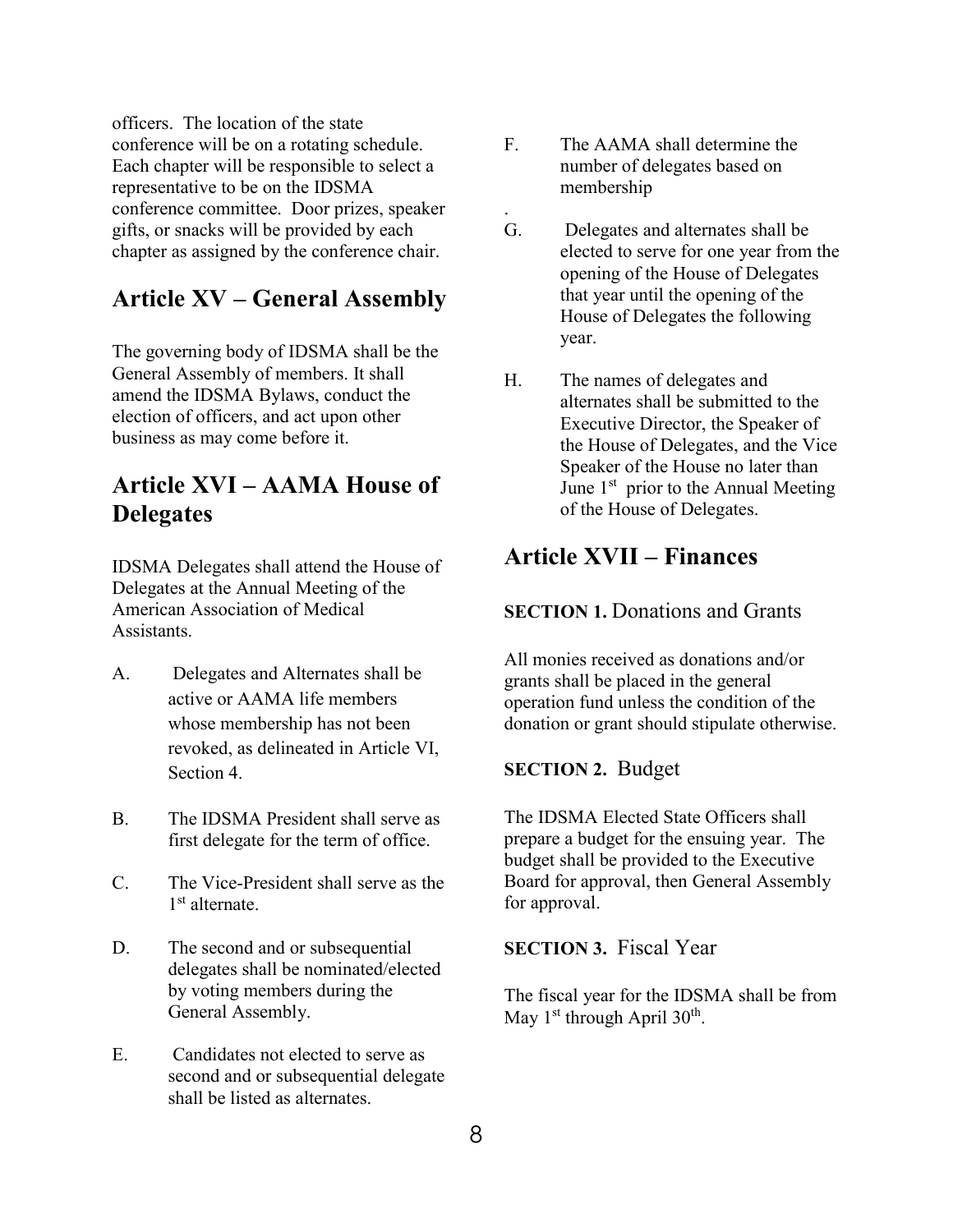### **SECTION 4.** Annual Audit

The accounts of the IDSMA shall be audited annually following the close of the fiscal year. A copy of this audit shall be available to members for review.

### **SECTION 5.** Bonding

It is the recommendation of the Executive Board that the IDSMA Treasurer be bonded by a sufficient fidelity bond in an amount set by the Board, following review of fiscal year.

# **ARTICLE XVIII – DISSOLUTION**

In the event of dissolution of IDSMA, the Executive Board shall, after payment of all liabilities, distribute any remaining assets to medical or charitable institutions or projects designated by a majority of the delegates at a meeting called for the purpose of dissolution.

The President of the IDSMA shall notify the Executive Offices of the AAMA within ten days of dissolution.

In the event of dissolution of Constituent Societies, a financial accounting of finances shall be due in the AAMA Headquarters no later than ninety (90) days after said Chapter is dissolved.

# **ARTICLE XIX – PARLIAMENTARY AUTHORITY**

The rules contained in *Robert's Rules of Order Newly Revised* shall govern IDSMA cases to which they are applicable and in which they are not inconsistent with the Bylaws of IDSMA.